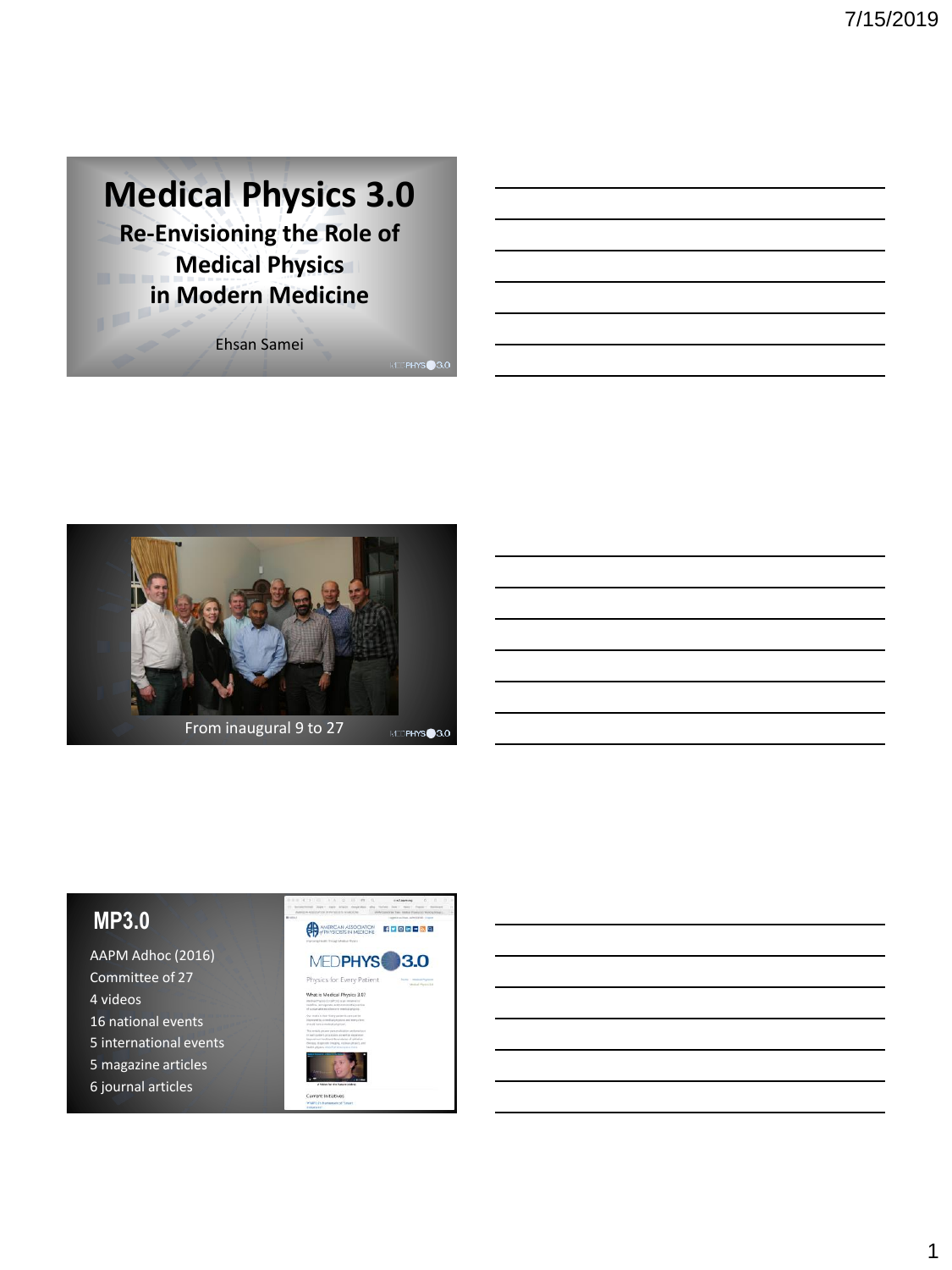# **Outline**

- Rationale
- The essence of MP3.0
- The activities and plans ahead

**Rationale** MEDPHYS<sup>3.0</sup>

#### **Overarching need and presuppositions**

Medicine: Discerning and intervening in the health state of the patient with sufficient **accuracy**, **precision**, and **for definitive clinical outcome**  $H$  althea $\overline{O}$  the techniques – techniques are valued to the extent they the techniques – techniques are valued to the extent they

Healthcare is about the patient of the particularities of

MEDPHYS<sup>3.0</sup>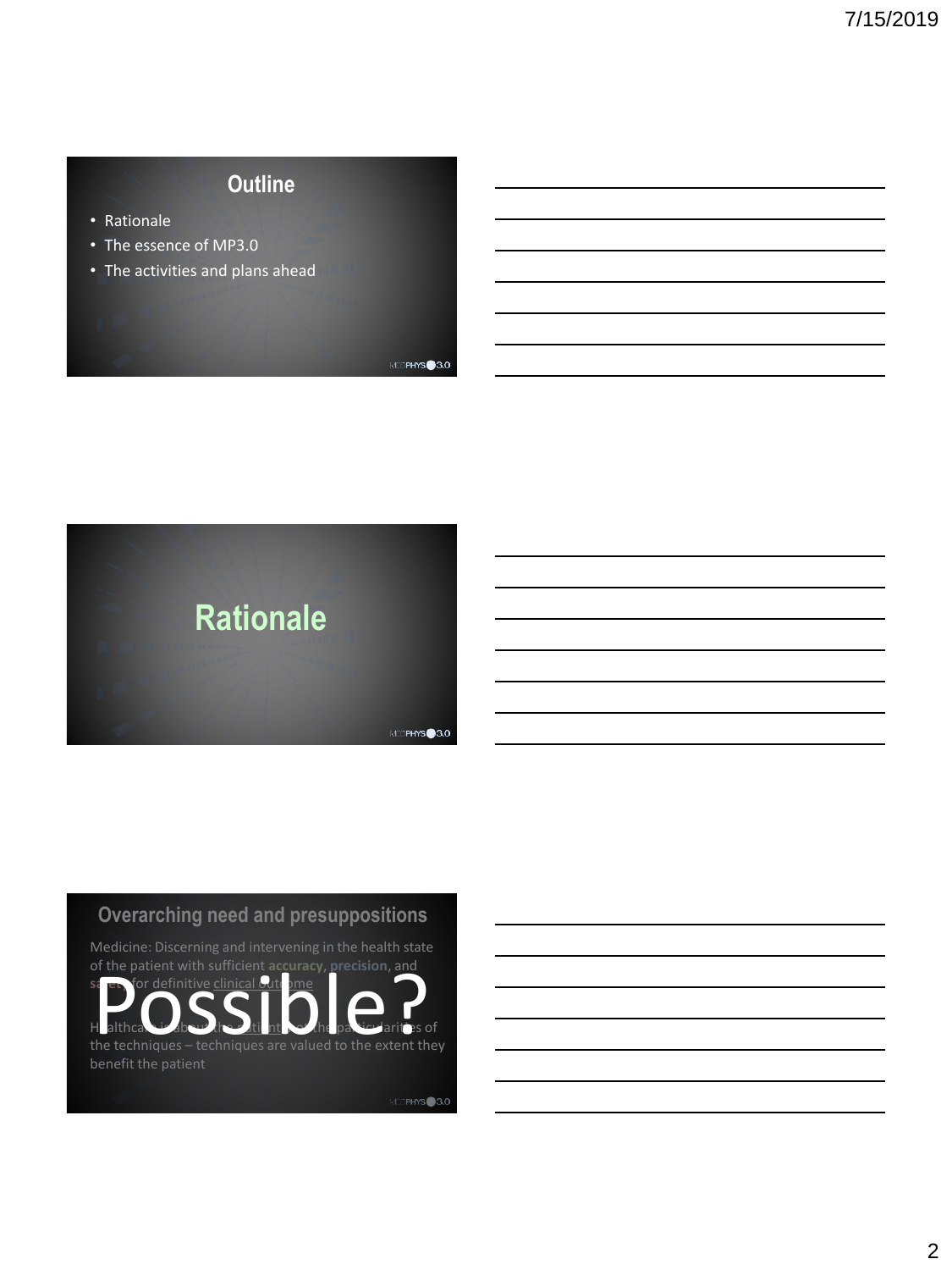# **Reality check 1: Clinical practice**

**Heterogeneous and Complex**

- Varying technologies
- Varying technical parameters
- Varying patients
- Varying human operators
- Competing interests

**Variability in the quality of care**

# **Reality check 2:**

### **There is a cost**

**Most people will experience at least one diagnostic error in lifetime** *Improving Diagnosis in Healthcare, NAM 2015*

- 10% of patient deaths
- 6-17% hospital adverse events
- Leading type of paid medical malpractice
- Claims twice as likely to result in death

#### **Variability in the quality of care harms patients**

MEDPHYS<sup>3.0</sup>

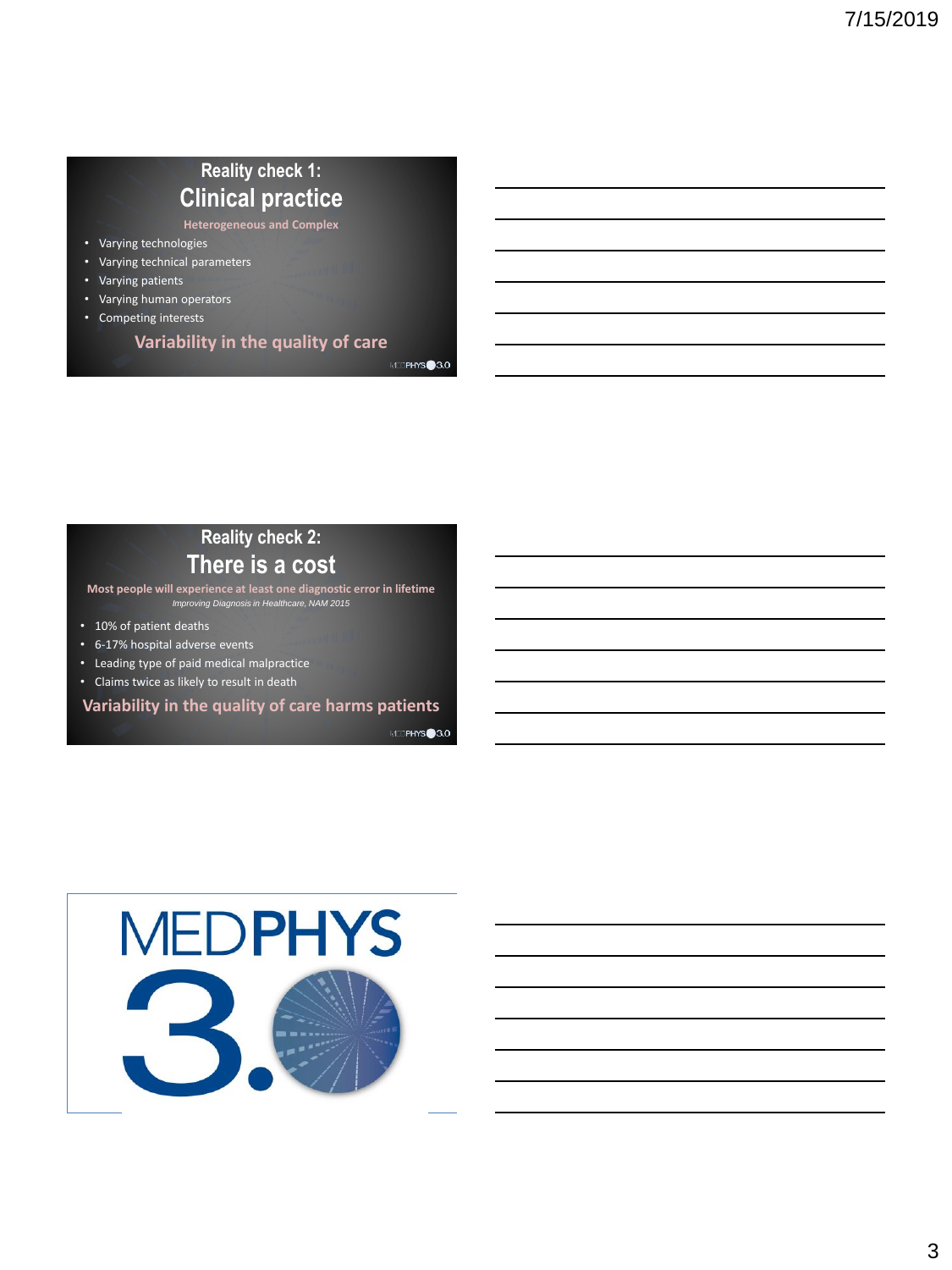**Define, grow, express, and practice sustainable innovative precision care through clinical application of physical sciences**

Secure the future of our profession

# **Physics for Every Patient**

MEDPHYS<sup>3.0</sup>

## **Why precision care needs medical physicists?**

- 1. Our historical grounding: Roentgen
- 2. Our unique skillset and perspective
- 3. Our ethical mandate
	- **Optimum care needs**

**purposeful contribution of medical physics**

MIDPHYS<sup>3.0</sup>

## **Medical Physics Progression**

Equipment Operation Specifications **Performance** Quality check Consistency Presumption **Actual utility** Compliance Excellence

**1.0 3.0**

Physics *in* Medicine Physics *for* Medicine Physics *of* MedicineMEDPHYS<sup>3.0</sup>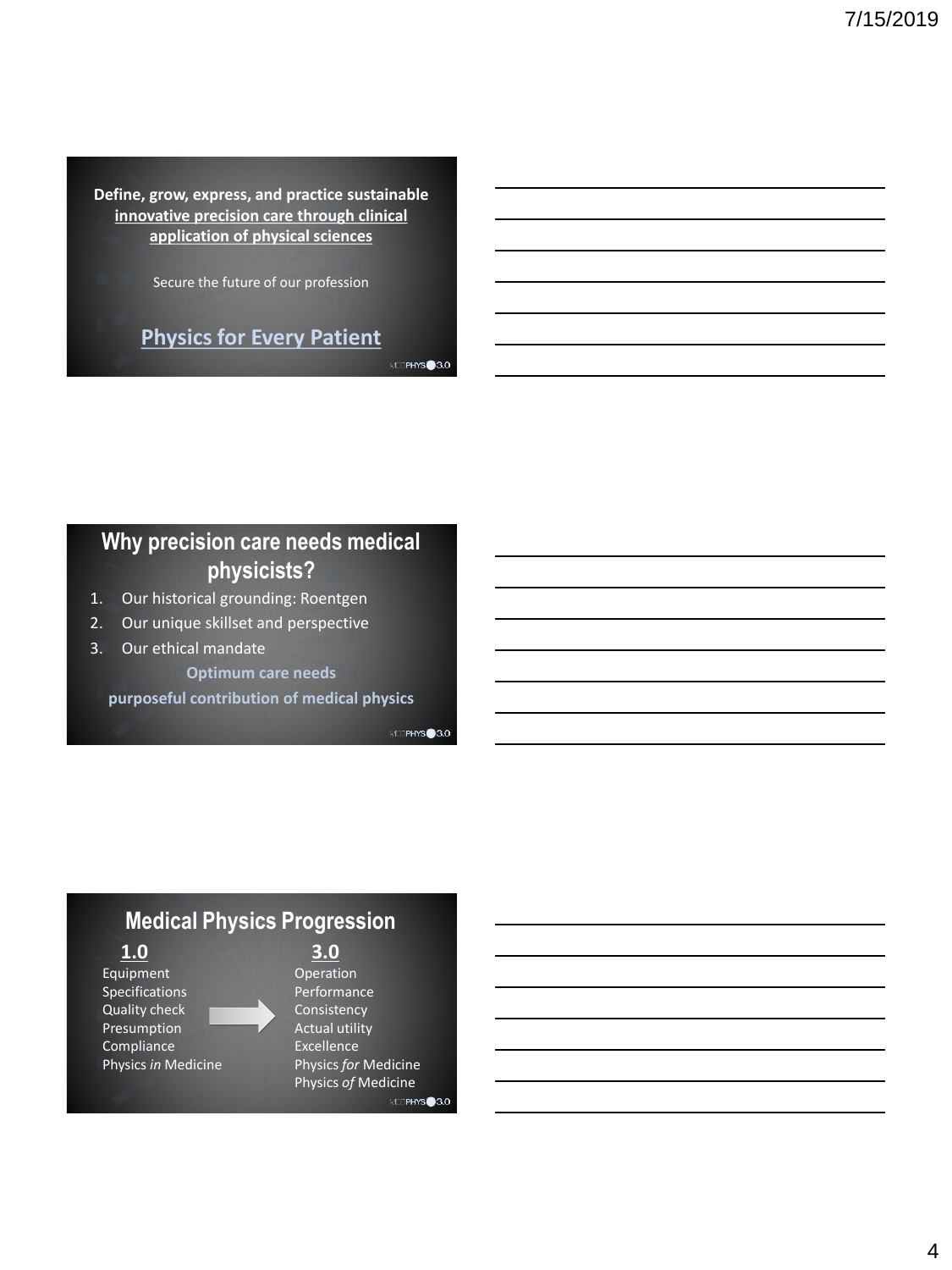#### **Practices of MP3.0 Physicist**

**Evidence-based practice**

Practice informed by science

**Precision practice**

Personalization of care in quantitative terms

#### **Experimental practice**

Skepticism, focus on actual utility as opposed to presumed utility

#### **Quality practice**

Doing more than just the minimum, compliance vs excellence

**Value-based practice**

Scrutiny on safety, performance, consistency, stewardship, efficiency, ethics

# **Does that apply to me?**

- The clinic
- The academy
- The industry
- The government
- Research organizations
- Professional organizations
- 

Multiple practice settings, one overarching goal ...<br>Multiple practice settings, one overarching goal ...

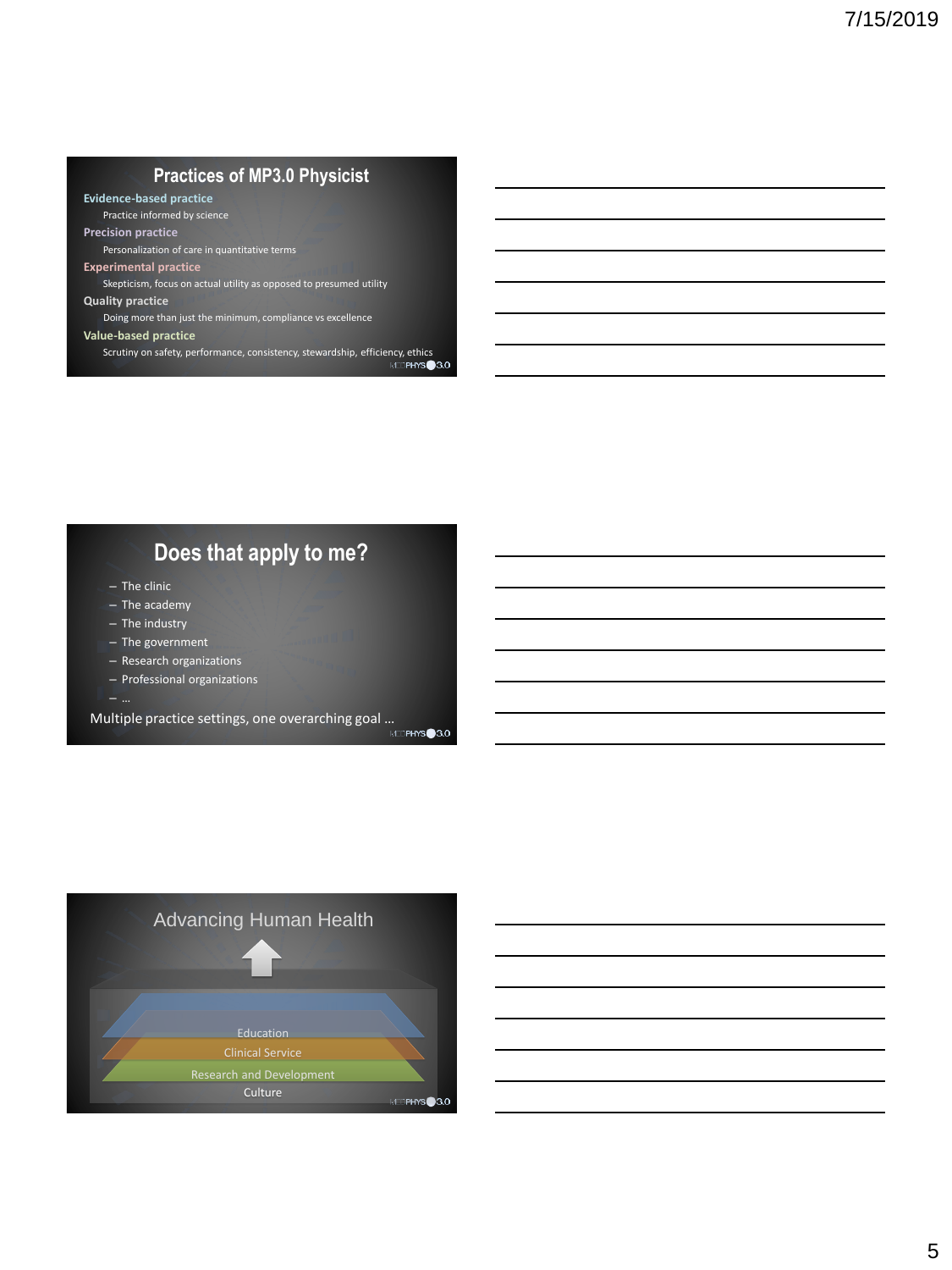# **The Essence of MP3.0**

MEDPHYS<sup>3.0</sup>

### **The Essence of MP3.0**

- 1. SOUL: Realizing who we are (or ought to be)
- 2. SKILL: Extending the competencies of med physicists
- 3. REALITY: Developing sustainable models of 3.0 practice
- 4. CULTURE: Changing the expectations
- 5. EDGE: Extending the boundaries of medical physics

MEDPHYS<sup>3.0</sup>

#### **1. SOUL**

#### Realizing who we are (or ought to be)

- **1. Science-oriented** (in discovery AND application)
- **Scholarship:** evidence-based, methodical pursuit – critical thinking, curiosity
- **Quantitation:** measurement, numerical orientation – medicine scientifically approachable when quantified
- **Innovation**: agency of advancement – better understanding, practice solutions, care delivery, technological solutions, education, regulations, …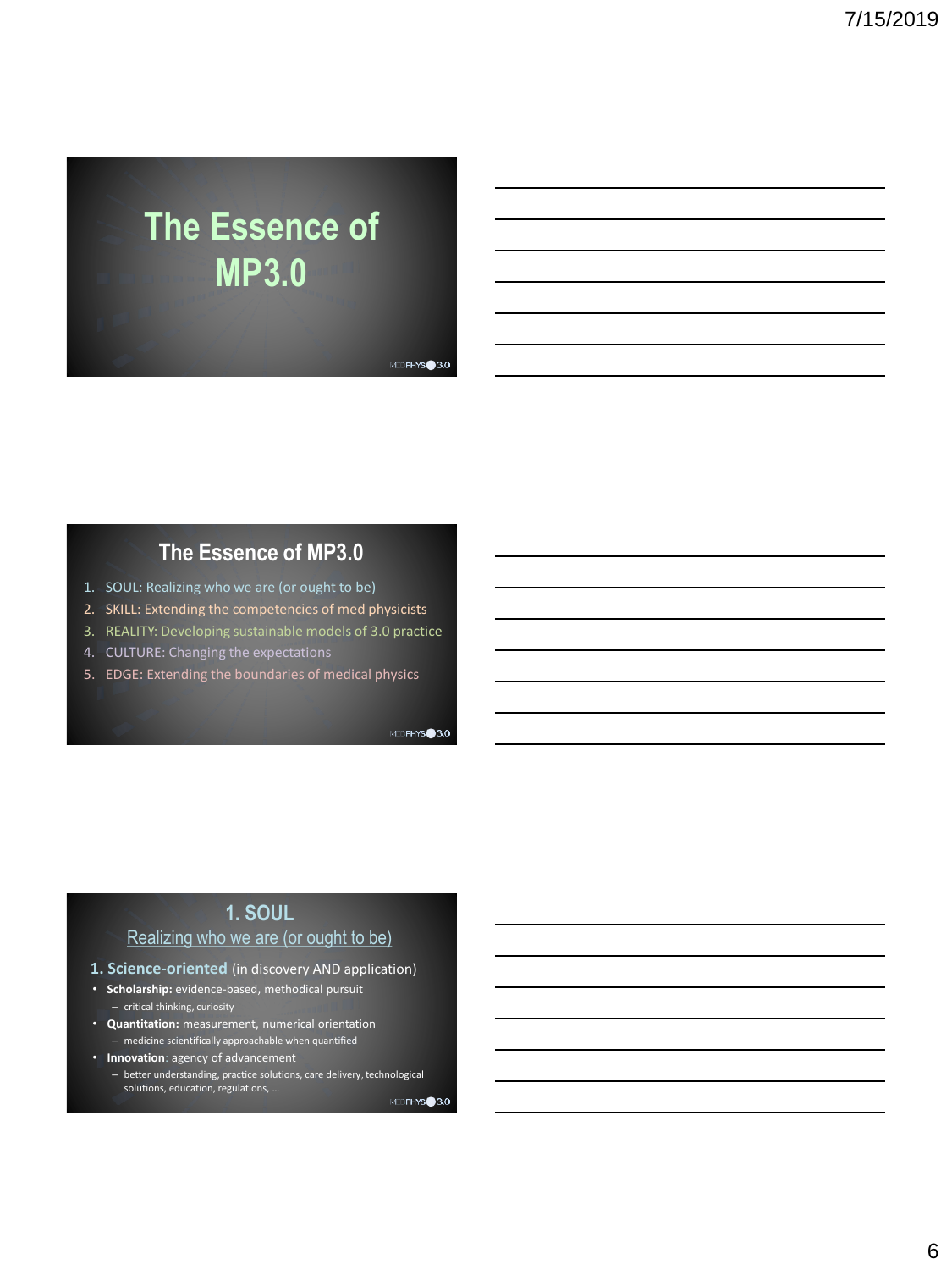# **1. SOUL**

#### Realizing who we are (or ought to be)

- **2. Service-oriented** (towards ultimate clinical use)
- **Care:** customer mindset
- **Personalization:** personalized and cohorized care
- **Optimization:** care maximized per intervention
- **Consistency:** managing variability across diverse technologies and patient factor

MEDPHYS<sup>3.0</sup>

#### **1. SOUL** Realizing who we are (or ought to be)

**3. Multi-vision** (in incorporating science in context)

- **Dual-vision:** Myopic AND systemic visions
- **Dual-calling:** Scholar AND healthcare provider

MEDPHYS<sup>3.0</sup>

#### **2. SKILL** Extending the Competencies

- **1. Hard skills** (Positioning the physicist to be competent)
- Be the scientist "in the room"
- Focus on *actual* utility and quality of service
- Master the latest science in MP proper
- Master the edge of MP proper: process engineering, optimization, bio-informatics, data science and AI, radiomics
- Integrate prospective and retrospective science in practice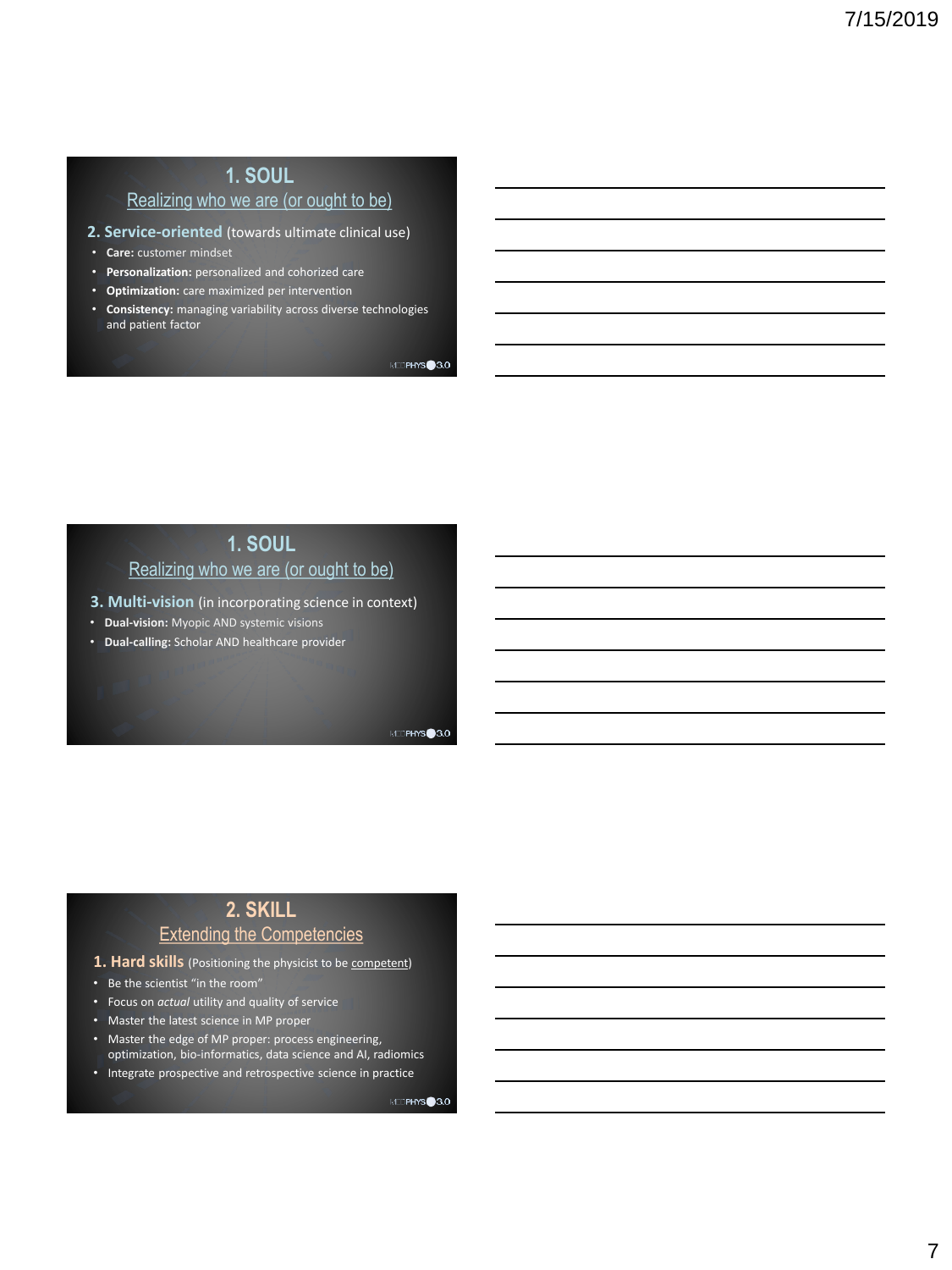

|                                   | 2. SKILL |  |
|-----------------------------------|----------|--|
| <b>Extending the Competencies</b> |          |  |

- 2. Soft skills (Positioning the physicist to be **confident**)
- **Dealing with**
- Self
- **Intelligence in**  • Vision
- 
- People • Projects
- Finances
- Action • Honesty
- Constraints, voids (ethics, regulations, …)
- 
- Stewardship of Pain

MEDPHYS<sup>3.0</sup>

# **3. REALITY**

#### Developing Sustainable Models of 3.0 Practice

- Gain ability to articulate our essential and contextual value proposition
- Devise and use pragmatic resources, smart tools for "busy clinical people"
- Automation and tracking tools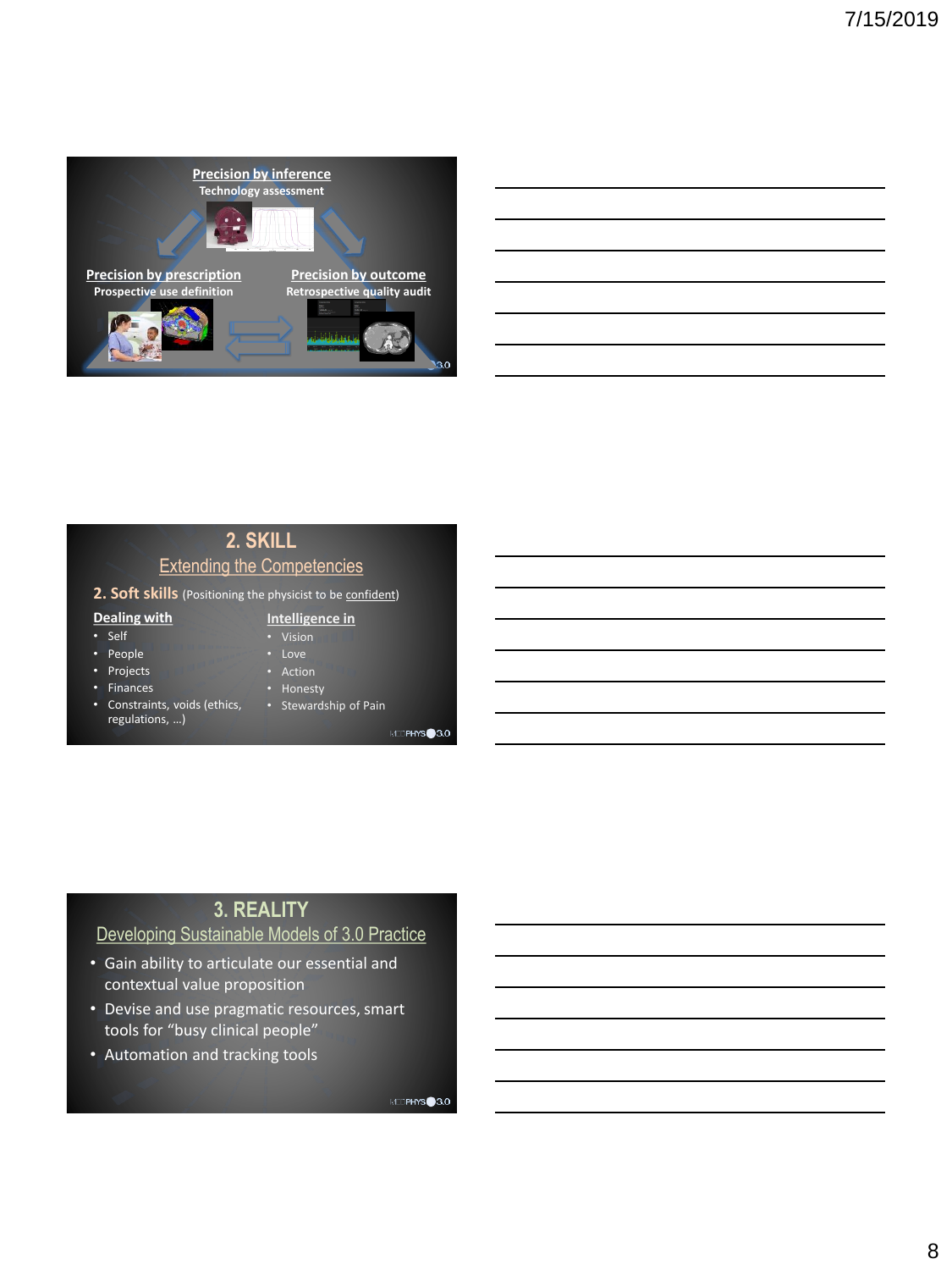#### **4. CULTURE**

#### Changing the Expectations from Medical Physics

- Seek meaning beyond checklists, enthusiasm beyond duty, curiosity beyond "answers"
- Devise pathways for translation of science to practice
- Own the quantification of value in value-based care
- Update the regulatory expectations

MEDPHYS<sup>3.0</sup>

#### **5. EDGE**

#### Extending the Boundaries of Medical Physics

- Identify and encourage clinical growth where care can be excelled with physics contribution
- Claim and advance the profession beyond radiation medicine
	- bio-statistics, photonics, pathology, dentistry, surgery, 3D printing, virtual reality, nano-medicine, radiogenomics… MEDPHYS<sup>3.0</sup>

# **Activities and plans** ahead

MEDPHYS<sup>3.0</sup>  $\overline{A}$